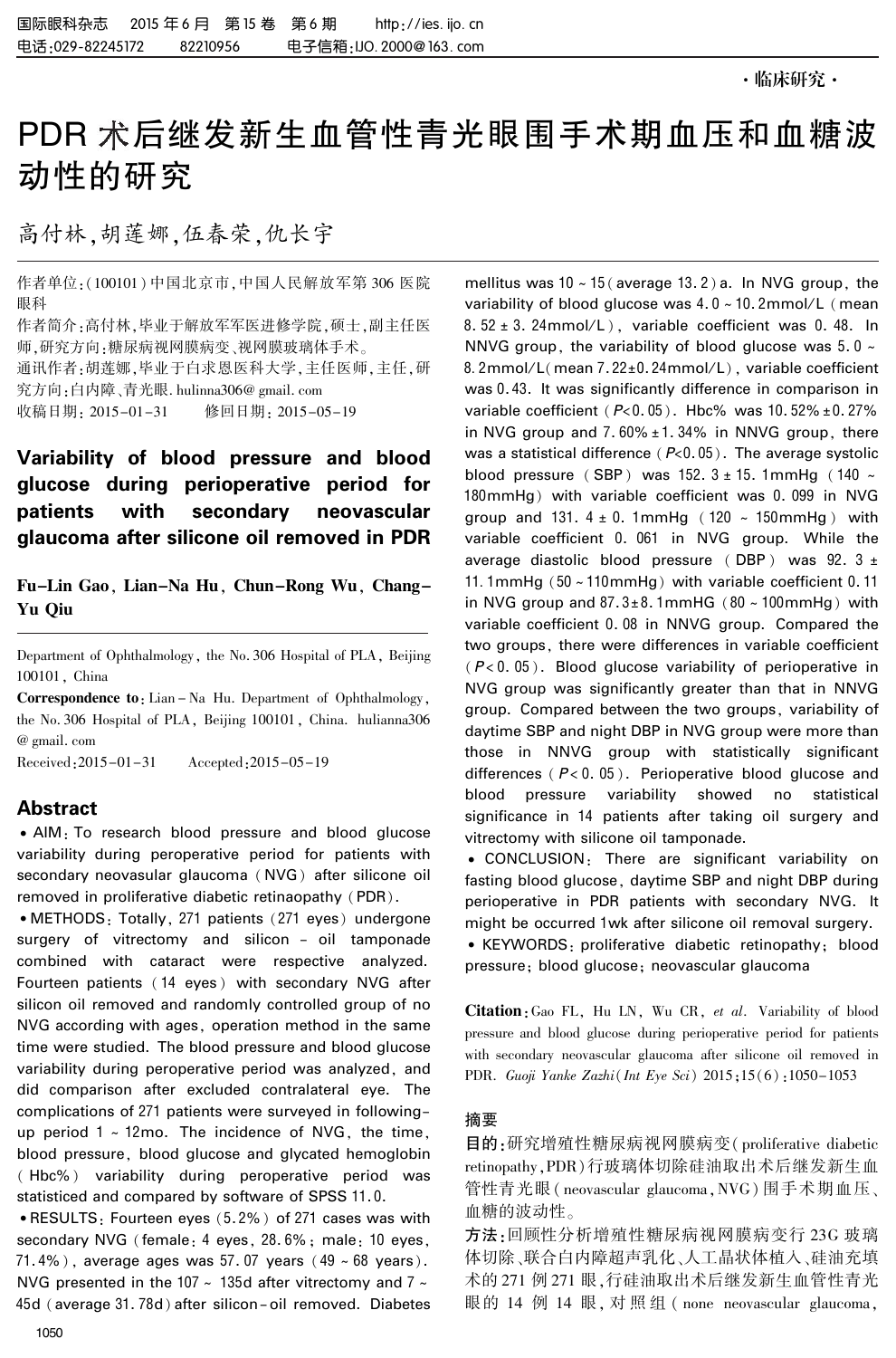NNVG)为随机抽取同期手术后未继发 NVG 的同年龄、同 手术方式、排除对侧眼做对比,分析发生 NVG 的时间、围 手术期血压、血糖变异性,随访时间为手术后 1 ~ 12mo,用 SPSS 11. 0 统计学软件分析本组新生血管性青光眼的发病 率、发病时间、围手术期血糖、血压、糖化血红蛋白 (Hbc% )的变异性。

结果:患者 271 例 14 眼 继 发 NVG, 占 5. 2% ; 男 10 眼  $(71.4\%)$ , 女 4 眼 $(28.6\%)$ ; 年龄 49 ~ 68 (平均 57.07) 岁;继发 NVG 的时间为玻璃体切除术后 107 ~ 135d,硅油 取出术后 7 ~ 45(平均 31. 78) d;糖尿病史 10 ~ 15 (平均 13. 2)a。 NVG 组:围手术期空腹血糖波动 4. 0 ~ 10. 2(平 均 8.52±3. 24) mmol/L,变异系数 0.48。 NNVG 组:围手术 期空腹血糖波动 5.0~8.2(平均 7.22±0.24) mmol/L,变 异系数  $0.43.$  两组变异系数差异有显著差异 $(P< 0.05)$ 。 Hbc% NVG 组:  $(10.52 \pm 0.27)\%$ , NNVG 组:  $(7.60 \pm 10^{-10})$ 1.34)% , 两组比较差异有统计学意义( P<0.05)。 NVG 组:围手术期收缩压 140~180(平均 152.3±15.1)mmHg, 变异系数 0.099, 舒张压 50~110 (平均 92.3±11.1) mmHg,变异系数 0. 11;NNVG 组:围手术期收缩压 120 ~ 150(平均131.4±0.1)mmHg,变异系数 0.061,舒张压 80~ 100 (平均 87.3±8.1) mmHg, 变异系数 0.08; 两组相比, 变异 系数有差异(P<0. 05),NVG 组围手术期空腹血糖的变异 性明显大于 NNVG 组。 而两组之间昼夜血压的变异性相 比,NVG 组白天的收缩压( systolic blood pressure,SBP) 以 及夜晚的舒张压( diastolic blood pressure,DBP) 的变异性 均大于 NNVG 组,均有统计学意义(P<0. 05)。 14 例患者 取油术与玻璃体切除硅油注入手术围手术期血糖的变异 性、血压的变异性相比无统计学意义。

结论:PDR 继发 NVG 患者围手术期空腹血糖的变异性、白 天收缩压、夜间舒张压的变异性大,最早可发生在硅油取 出术后 1wk。

关键词:PDR 硅油取出术;血压;血糖;新生血管性青光眼 DOI:10. 3980/j. issn. 1672-5123. 2015. 6. 31

引用:高付林,胡莲娜,伍春荣,等. PDR 术后继发新生血管性青 光眼围手术期血压和血糖波动性的研究. 国际眼科杂志 2015;15  $(6):1050-1053$ 

#### 0 引言

增 殖 性 糖 尿 病 视 网 膜 病 变 ( proliferative diabetic retinopathy,PDR) 是按我国 1985 年中华医学会眼科学分 会眼底病学组的分期方法。对于 PDR 的 V、VI期, 玻璃体 切除、眼内光凝、硅油充填手术是目前治疗的主要方法,但 术后继发新生血管性青光眼( neovascular glaucoma,NVG) 将直接影响术后视功能,甚至失明。 本文回顾性分析我院 271 例因 PDR 行玻璃体切除、白内障超声乳化吸出、硅油 填充手术的患者在硅油取出后发生 NVG 的 14 例 14 眼, 与同期、年龄相匹配的同等手术方式下未发生 NVG 的 14 眼进行对照分析,分析其围手术期血压、血糖的变异性,研 究其与 NVG 发生的关系,为 NVG 的预防提供依据。

#### 1 对象和方法

1.1 对象 2009-01/2013-12 在我院眼科确诊为 PDR V 、 遇期的 271 例 271 眼,明确诊断糖尿病病程均大于 5a,长 期口服降血糖药物或辅助胰岛素皮下注射治疗;14 例 NVG 患者糖尿病病程 10 ~ 15(平均 12. 1) a,均口服 1 ~ 2

种降糖药物控制血糖,其中 5 例术前加用胰岛素控制血 糖、4 例调整胰岛素的剂量;14 例 NNVG 患者糖尿病病程 8 ~ 13(平均 10. 5) a,均口服 1 ~ 2 种降糖药物控制血糖, 其中 3 例在术前加用胰岛素皮下注射调整血糖水平,1 例 调整胰岛素用量,NVG 组及 NNVG 组术前药物调整比例 分别是 9 例(64% ),4 例(29% )。 14 例 NVG 患者伴有高 血压病者 7 例(50% ),口服降血压药物 2 ~ 3 种,血压控制 在 160 ~ 170 / 80 ~ 100mmHg 之间;14 例 NNVG 患者伴有高 血压病者 4 例(29% ),两组相比,差异有统计学意义(P< 0. 05),口服降血压药物 1 ~ 3 种,血压控制在 140 ~ 160 / 80 ~ 90mmHg。 所有病例均在局部麻醉下行23G 玻璃体切 除联合白内障超声乳化吸出、人工晶状体植入、硅油注入、 眼内光凝手术,术后 3~6(平均 4.3±0.01) mo,行硅油取 出术,硅油取出术后发生新生血管性青光眼 14 例 14 眼, 其中 PDR V 期 5 眼, V 期 9 眼, 所有患者硅油取出术前散 瞳检查视网膜在位,激光斑确实。NVG 的纳入标准<sup>[1]</sup> :眼 压高于 21mmHg(1mmHg = 7. 5kPa),符合青光眼的诊断, 虹膜表面和/ 或房角部位可见明显新生血管形成,直系亲 属无青光眼家族史,排除有明显原发因素及其它继发因素 引起眼压高,排除眼部外伤史。 伴有糖尿病肾病不需行透 析治疗可纳入手术,排除原发性高血压病患者。

### 1. 2 方法

1. 2. 1 分组 以同期手术、手术方式相同的未继发青光眼 的按 NVG 同年龄、PDR V 期 5 眼, VI 期 9 眼配对、排除对 侧眼随机选取 14 例 14 眼,做对照组(NNVG),对照组并 发症与青光眼无相关性。

1. 2. 2 手术方式 所有患者均因 PDR 接受玻璃体切除、 增殖膜剥离、牵拉性视网膜脱离复位、白内障超声乳化吸 出、人工晶状体植入、硅油充填手术,于术后 3 ~ 6 (平均 4.3±0.01)mo,接受硅油取出术,本组病例均在玻璃体切 除手术中行全视网膜光凝(pan-retinal photocoagulation, PRP)。 两组患者第一次手术时激光斑约 800 ~ 1200 (平 均 1 078) 点,取出硅油时酌情给予补充眼底激光 200 ~ 510(平均 296. 4)点。

1. 2. 3 围手术期血糖及血压的监测 所有患者入院后均 给予监测血糖 7 次,三餐前后及晚 21:00 时末稍血糖,静 脉血糖高于 8.3mmol/L、Hbc% 高于 11.0% 为手术排除病 例,术前 3d 空腹末稍血糖稳定在 8.3mmol/L 以下者给予 手术,必要时在内分泌科医生协助下调整降糖药物用量、 加用或改用胰岛素控制血糖。 计算手术前后 3d 的空腹血 糖平均值( mean)、标准差( sandardeviation,SD) 及变异系

数(coefficient of variation,  $CV = \frac{SD}{max}$  $\frac{55}{\text{mean}}$ ×100%);每日监测血

压 6 次,每 4h 1 次,血压≤160/90mmHg 为手术指征。测 量手术前后 3d 的收缩压、舒张压,分别计算 24h、白天、夜 间血压的平均值、均数、标准差及变异系数。

1. 2. 4 眼科检查 常规眼科裂隙灯检查、眼球彩超、眼电 生理、眼压、血压、空腹血糖、糖化血红蛋白、房角、UBM、电 生理。

统计学分析:采用 SPSS 11. 0 统计分析软件对结果进 行处理,计量资料用均数±标准差表示。 组间各指标比较 均以 t 检验分析,P<0. 05 为差异有统计学意义。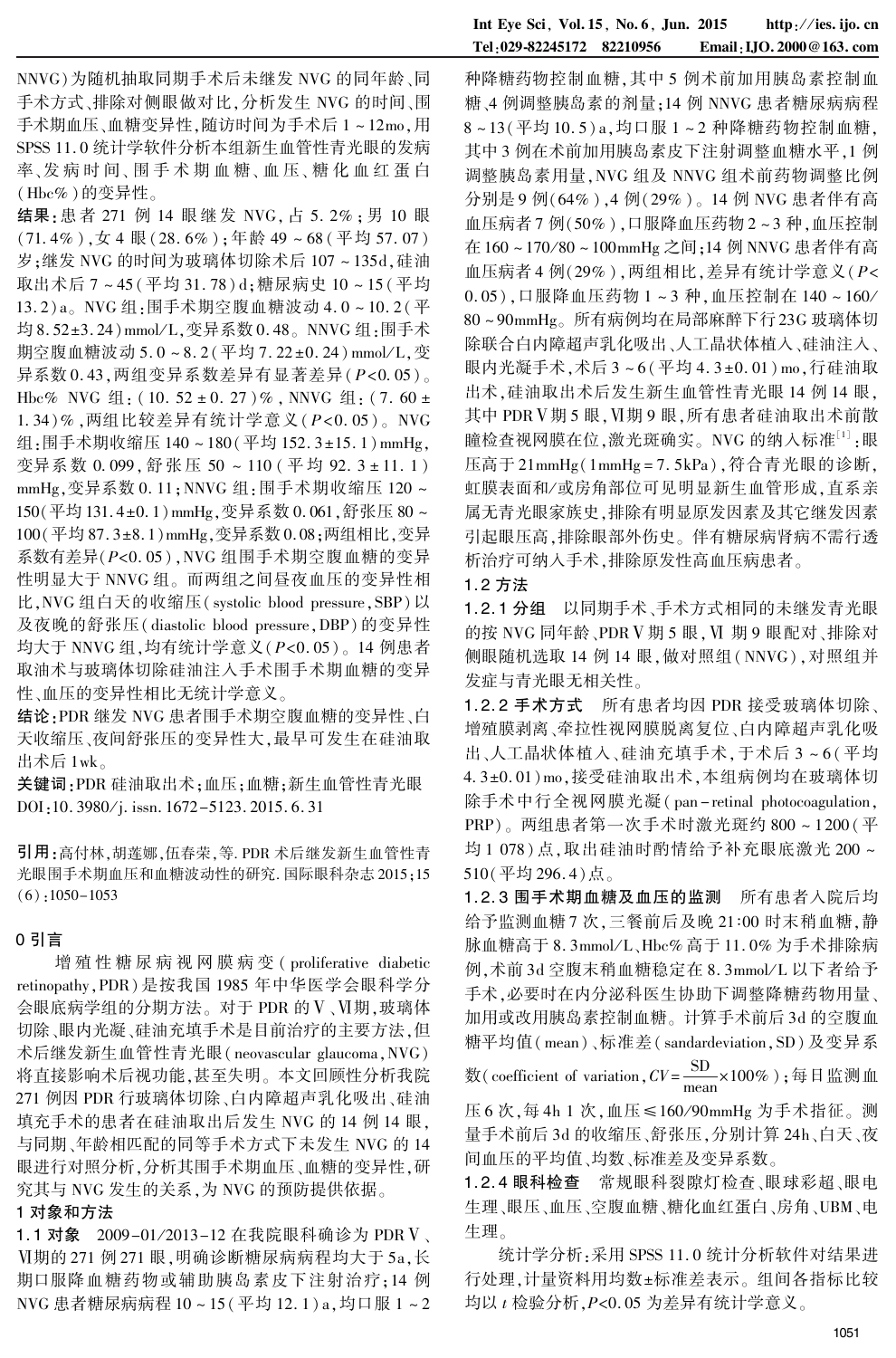#### 2 结果

2. 1 发病情况 患者 271 例 14 眼继发 NVG,占 5. 2% ;男 10 眼 ( 71. 4% ),女 4 眼 ( 28. 6% );年龄 49 ~ 68 ( 平 均 57.07)岁;继发 NVG 的时间为玻璃体切除术后 107 ~ 135d,硅油取出术后 7 ~ 45(平均 31. 78) d;糖尿病史 10 ~ 15(平均 13. 2)a。

2.2 血糖及血压变异性比较 NVG 组围手术期空腹血糖 的变异性大于 NNVG 组,有统计学意义(P<0. 05)。 两组 Hbc% 相比,NVG 组变异性明显大于 NNVG 组,有统计学 意义( $P < 0.05$ )。 NVG 组收缩压 140~160 (平均 152.3± 15.1)mmHg,变异系数 0.099,舒张压 50~110(平均 92.3± 11. 1) mmHg, 变异系数 0. 11, NVG 组围手术期收缩压与舒 张压变异性明显高于 NNVG 组,变异系数有差异(P< 0.05),而两组之间昼夜血压的变异性相比,NVG 组白天 的收缩压以及夜晚的舒张压的变异性均大于 NNVG 组,均 有统计学意义(P<0. 05),见表 1,2。 患者 14 例取油术与 玻璃体切除术围手术期血糖的波动性、血压的变异性相比 无统计学意义。

2. 3 房角检查及并发症发生情况 术前房角均为开角,房 角或虹膜表面均未发现新生血管,发生新生血管时房角开 放 10 眼,房角完全关闭 1 眼,关闭 1/3 ~ 1/2 者 3 眼。术 前曾行眼底激光光凝的 4 眼,玻璃体切除术中所有病例均 行全视网膜光凝,平均 800 ~ 1 300(平均 1 078) 点,能量  $100 \sim 140 \text{mW K}$ 斑强度为Ⅱ级光斑,术后眼底补充激光 7 眼,NVG 及 NNVG 组中后囊破裂睫状沟植入人工晶状体 7 眼、5 眼。 有 3 眼第一次行玻璃体切除手术后的随访眼底 一直散在有片状出血至硅油取出时仍未完全吸收,术中有 2 眼行周边视网膜部分切除,4 眼取油术后继发 NVG 行玻 璃体腔注射 ranibizumab 及睫状体光凝后发生视网膜血性 脱离伴玻璃体大量出血而失明。

## 3 讨论

玻璃体切除联合眼内光凝及硅油填充已成为治疗增 殖性糖尿病视网膜病变的主要方法,临床中我们发现部分 患者 NVG 往往发生在硅油取出术后,从而导致视力严重 下降或丧失,因此研究和分析其原因对预防 NVG 有重要 意义。研究表明<sup>[2]</sup> ,最初 2a 内应用胰岛素控制血糖后 ,血 胰岛素样生长因子-1(ICF-1)水平增高,促进了血管内皮 生长因子(VEGF) 的活性,导致内皮细胞增殖,新生血管 形成,随着胰岛素的长期应用(3a) 血糖稳定后,VEGF 和 ICF-1 水平恢复正常,DR 才随之好转,这就是患者开始短 期内应用胰岛素后血糖好转而视网膜病变加重的原因。 我们观察的 14 例发生 NVG 的患者在两次围手术期中血 糖及 Hbc 的变异性大,说明患者长期空腹血糖控制不稳 定,波动性大,术前短期内加用或调整胰岛素只是控制了 当时的血糖水平,而高血糖引起的机体损害仍存,说明手 术前后很长时间内 PDR 仍处于活动期,而术后血糖长期 控制不理想,复诊不及时,使视网膜血管病变加重,视网膜 缺血情况进一步加重,PDR 病程继续发展,促进了 NVG 的 发展。

术中 7 例患者在术中出现高血压,舒张压波动在 90 ~ 110mmHg 之间,收缩压波动在 150 ~ 200mmHg 之间,麻 醉师静脉给予降血压药物控制血压在 150~160/80~ 90mmHg 后完成手术,本组 NVG 患者围手术期收缩压与 舒张压的变异性明显大于 NNVG 组,差异有统计学意义 (P <0. 05),而两组患者第一次玻璃体切除手术与第二次

| NVG 与 NNVG 患者 14 例围手术期空腹血糖和血压变异<br>表 1 |                  |                  |                 |  |
|----------------------------------------|------------------|------------------|-----------------|--|
| 性比较                                    |                  |                  | $\bar{x} \pm s$ |  |
| 一般情况                                   | NVG              | NNVG             | P               |  |
| 年龄(岁)                                  | $57.07 \pm 1.21$ | $58.09 \pm 2.0$  | >0.05           |  |
| 糖尿病病程(a)                               | $13.2 \pm 4.0$   | $10.1 \pm 1.1$   | >0.05           |  |
| 血压(mmHg)                               |                  |                  |                 |  |
| 收缩压 $($ mean $)$                       | $152.3 \pm 15.1$ | $131.4 \pm 10.1$ | < 0.01          |  |
| 收缩压(SD)                                | $15.13 \pm 4.13$ | $8.1 \pm 4.3$    | < 0.01          |  |
| 收缩压(CV)                                | $0.099 \pm 0.01$ | $0.061 \pm 0.02$ | < 0.01          |  |
| 舒张压(mean)                              | $92.3 \pm 11.1$  | $87.3 \pm 8.1$   | < 0.01          |  |
| 舒张压(SD)                                | $10.52 \pm 3.24$ | $7.23 \pm 1.98$  | < 0.01          |  |
| 舒张压( CV)                               | $0.11\pm0.016$   | $0.08 \pm 0.016$ | < 0.05          |  |
| 血糖 mmol/ $L$ (mean)                    | $8.52 \pm 3.24$  | $7.22 \pm 0.24$  | < 0.05          |  |
| 血糖 mmol/L(SD)                          | $4.12 \pm 2.24$  | $3.11\pm0.12$    | < 0.05          |  |
| 血糖 $(CV)$                              | $0.48\pm0.12$    | $0.43\pm0.11$    | < 0.05          |  |
| $Hbc\%$                                | $10.52 \pm 0.27$ | $7.60 \pm 1.34$  | < 0.05          |  |

注:NVG:新生血管性青光眼;NNVG:非新生血管性青光眼; Hbc% :糖化血红蛋白;CV:变异系数;SD 标准差;mean:均数。

表 2 NVG 与 NNVG 14 例昼夜血压的变异系数比较  $\bar{x}$ ±s

| 指标    | NVG.              | <b>NNVG</b>       | Ρ      |
|-------|-------------------|-------------------|--------|
| 白天收缩压 | $0.104 \pm 0.021$ | $0.090\pm0.012$   | < 0.05 |
| 白天舒张压 | $0.100\pm0.015$   | $0.120\pm0.033$   | >0.05  |
| 夜间收缩压 | $0.0730\pm0.012$  | $0.081 \pm 0.013$ | >0.05  |
| 夜间舒张压 | $0.070\pm0.034$   | $0.11 \pm 0.032$  | <0.05  |

硅油取出术围手术期收缩压、舒张压的变异性相比,差异 无统计学意义。 血压波动性 ( blood pressure variability, BPV),BPV 的高低反映血压波动的程度,它的量化一般是 以一段时间内血压均数的标准差( standard deviation,SD) 来表示。 血压不稳定导致的器官损伤的机制研究发现: BPV 增高的直接损伤作用,表现为对组织的灌注时高时 低,并造成血管内皮的损伤。 同时形态学也发现了内皮细 胞的损伤'<sup>。</sup>';增殖性糖尿病视网膜病变引起的新生血管性 青光眼一般是由于视网膜血管内皮受损害,引起视网膜缺 血、缺氧导致新生血管生长阻塞房角,房角的新生血管在 初期可不损害小梁网滤过功能,眼压不高,此时期为青光 眼前期,随着病情发展,新生血管长入小梁网,同时形成新 生血管膜,房水外流受阻,眼压升高,表现为开角型青光 眼,随着病情发展,新生血管长入小梁网,同时形成新生血 管膜,房水外流受阻,前房角由部分虹膜前粘连发展至完 全性虹膜前粘连,房角关闭,眼压升高,发展至完全性虹膜 全粘连,房角关闭,眼压升高,发展为闭角型青光眼,在高 眼压的作用下视网膜缺血进一步加剧,病理过程恶性循 环,迅速导致患眼结构和功能的破坏。 根据我们这组病例 的观察,24h 血压变异性增大将会加快新生血管的生长。

NVG 14 眼行 FFA 检查发现视网膜有不同程度的无 灌注区及新生血管,提示视网膜仍存在缺血、缺氧的表现。 探讨其原因,有研究表明患者术前光凝不足或未行光凝而 手术切除新生血管膜后,由于新生血管亦参与视网膜的氧 化过程,故手术可能加重缺氧。 文献指出[4]如果要达到充 分的 PRP 治疗效果,至少需要 1 500 ~ 2 000 个激光斑,每 个光斑直径 800µm。在我们这组患者中,取油术中见视网 膜在位,中周部激光斑可见,但周边部激光斑并不完全,而